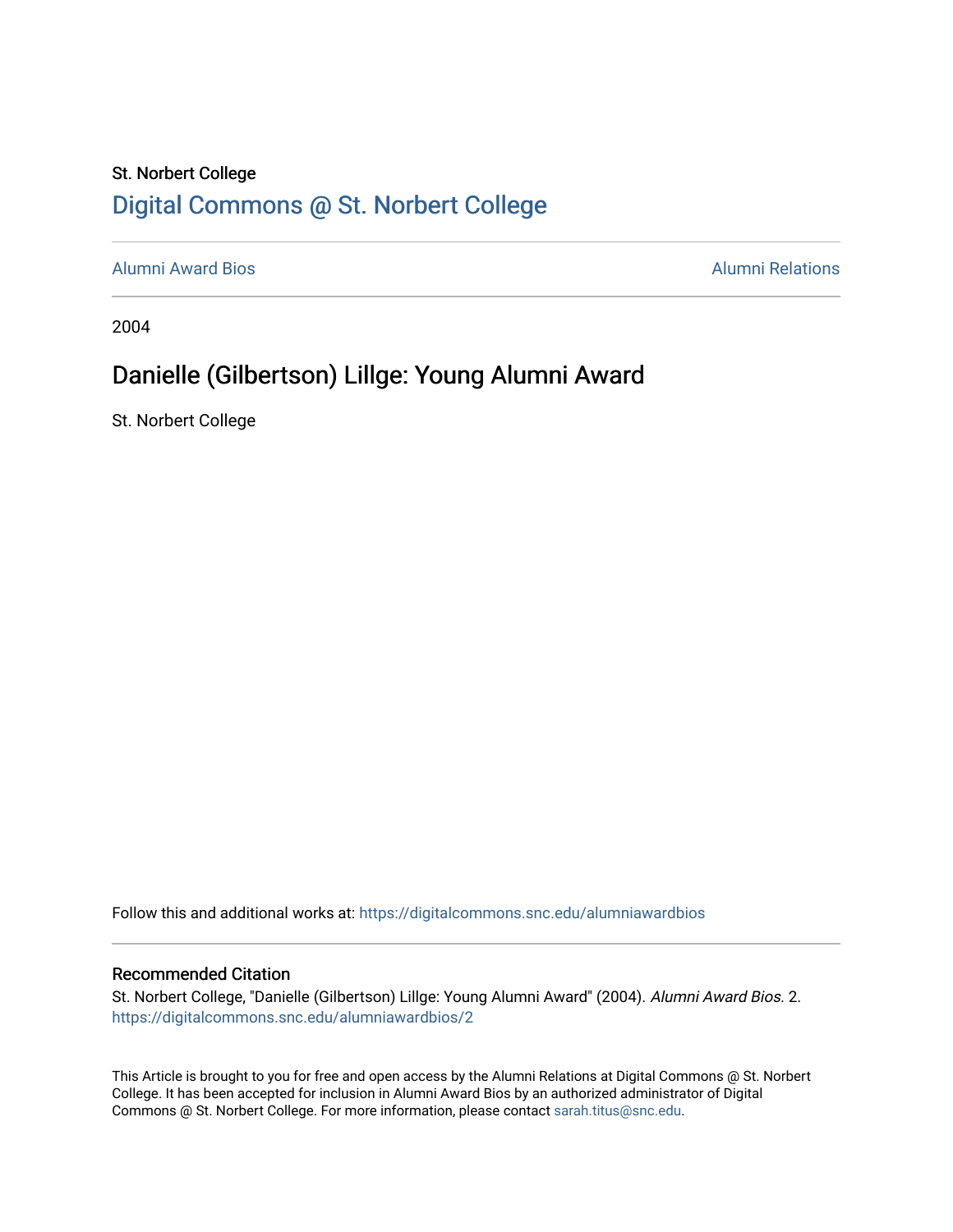[Academics](https://www.snc.edu/academics) [Admission](https://www.snc.edu/admission) [Campus Life](https://www.snc.edu/campuslife) [Living Norbertine](https://www.snc.edu/livingnorbertine) [Athletics](https://www.snc.edu/athletics) [About](https://www.snc.edu/about)



[Alumni](https://www.snc.edu/alumni/) [Alumni Awards](https://www.snc.edu/alumni/awards/) 2004 Young Alumni Award

## [Alumni](https://www.snc.edu/alumni/index.html)

A

[Events & Reunions](https://www.snc.edu/alumni/event/index.html) [Behind the Arch](https://www.snc.edu/alumni/event/behindthearch/) [Benefits and Services](https://www.snc.edu/alumni/benefits.html) [Get Involved](https://www.snc.edu/alumni/getinvolved.html) [Give to SNC](http://giving.snc.edu/) [Alumni Awards](https://www.snc.edu/alumni/awards/index.html) [Past Recipients](https://www.snc.edu/alumni/awards/recipients.html) [Knight Lights](https://www.snc.edu/alumni/knightlights/index.html) [Alumni-Owned](https://www.snc.edu/alumni/directory/index.html) [Businesses Network](https://www.snc.edu/alumni/directory/index.html) [Alumni Board](https://www.snc.edu/alumni/alumniboard.html) [Student Alumni](https://www.snc.edu/alumni/saa.html) [Ambassadors](https://www.snc.edu/alumni/saa.html)

[Staff](https://www.snc.edu/alumni/contactus.html)

# 2004 Young Alumni Award Danielle (Gilbertson) Lillge '00

When Danielle graduated from St. Norbert College, her goal was "to effect change as an educator – to address the social inequalities that plague our educational system." Her life since then, as a high school English teacher at Two Rivers, Wisconsin and as a graduate student at the University of Michigan, has begun to fulfill this goal.

But this passionate desire to affect the lives of others really began at the College. Danielle chose St. Norbert College because she wanted to be a part of a learning community where she could develop personal relationships with students, faculty and staff, where students were valued as contributors to campus life and where the College's mission extended beyond the classroom and the campus. For Danielle, this included student teaching abroad, organizing service trips, helping to establish the TRIPS program, organizing the first "100 Men Who Cook" fund raiser for the TRIPS program and bringing Campus Ministry and LSI trips programs under a common vision and effort. Her accomplishments were recognized by her receiving the St. Norbert College Dean's Award in her senior year.

At Two Rivers High School, Danielle spearheaded a three-year effort to establish new curricula to meet the needs of students who were having difficulty academically. With the objective of helping her students to see how their learning related to issues affecting the larger community and how they could have a voice in effecting change, Danielle and her students wrote and received a grant for a unit on poverty and homelessness. This, in turn, enabled the students to participate in service-learning efforts with the local Salvation Army and Habitat for Humanity Chapter and to work with Milwaukee-based Second Harvest.

Professionally, Danielle has made presentations at conferences in Wisconsin and Missouri about integrating research inquiry and technology. Recently, she spent four weeks as a writer at the Oakland National Writing Project Summer Institute, challenging traditional norms of writing instruction and exploring how writing can empower students. In all her efforts, she continues seeking to equip her students with the tools and understandings that will enable them to effect change in their own work and to view themselves as contributing to a larger community.

Danielle sincerely appreciates the opportunities SNC afforded her and all students, but she gives special accolades to Nancy Mathias: "working with Nancy on service trips helped me to envision how the field of education must be about social justice," and how and why teachers need to enable their students "to envision anew their place, their power and their purpose in our communities."